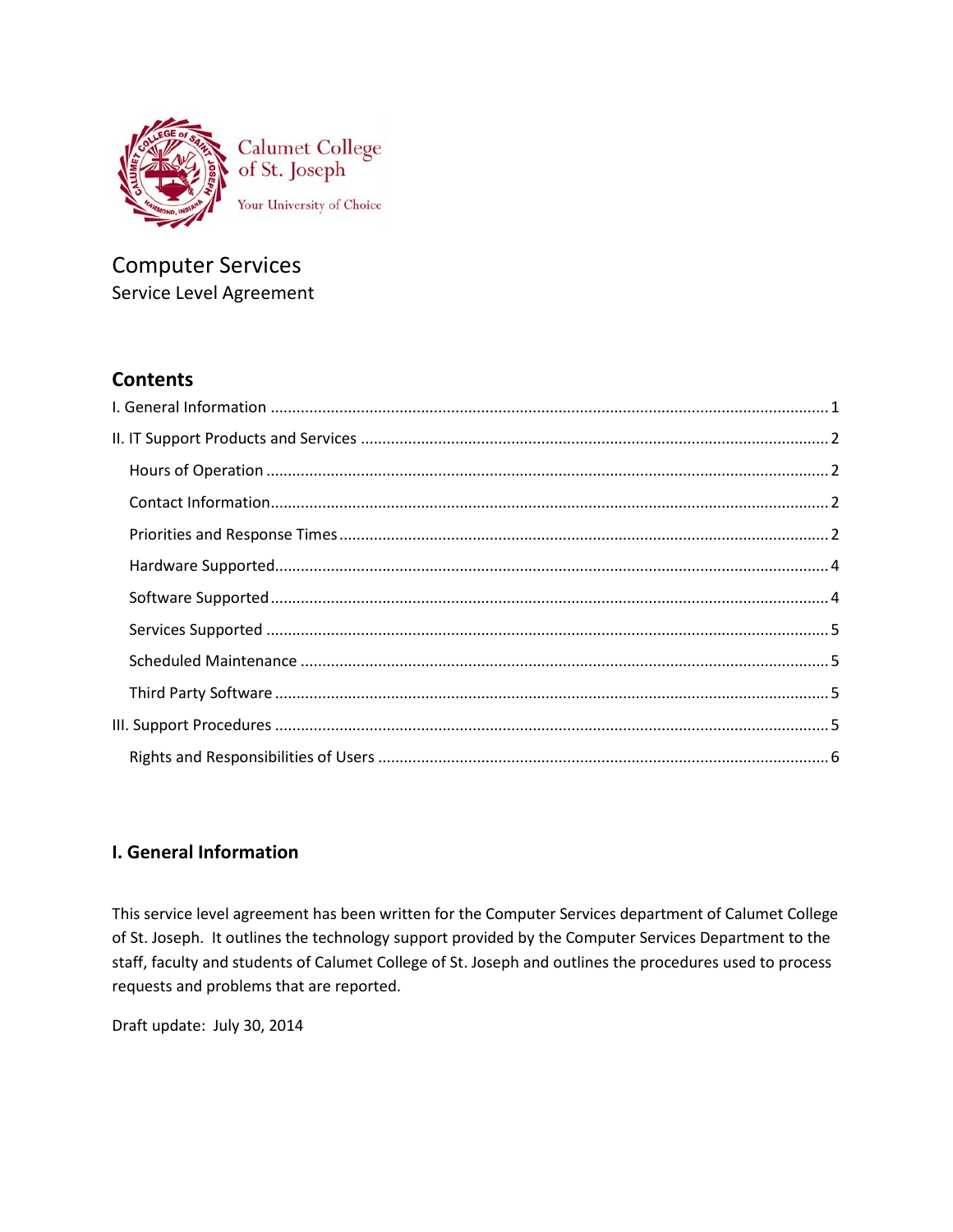# <span id="page-1-0"></span>**II. IT Support Products and Services**

# <span id="page-1-1"></span>**Hours of Operation**

Assistance will normally be available from 8:30 AM to 4:30 PM, Monday through Friday, except when the college is closed due to holidays, administrative closings, or inclement weather.

# <span id="page-1-2"></span>**Contact Information**

To report problems or request services for technology support: Office: 1<sup>st</sup> floor Information\Mailroom (Room 186) Phone: 219.473.4366 Email: computerservices@ccsj.edu Web forms: [www.ccsj.edu/computerservices/csworkorder\[1\].pdf](http://www.ccsj.edu/computerservices/csworkorder%5b1%5d.pdf)

CCSJ staff and faculty and students have the option to place service requests and report problems by stopping at the help desk office (Mailroom), telephone or by emailing a completed computer services work order form. Hand delivered work orders can also be left in the computer services mailbox if filed after hours.

Urgent or high priority requests (as outlined below) should always be phoned in to the help desk if possible. All requests and problems regardless of severity are recorded in a ticket system that is used by all personnel in the computer services department. Calls and or tickets will be assigned to the proper person(s) for action.

All work orders and problems reported by any of the avenues mentioned will be entered as trouble tickets. Computer Services will respond to email requests within one workday of receiving the email between 8:30am – 4:30pm, Monday – Friday that the college is open. Emails received after 4:30pm will be answered the next business day.

## <span id="page-1-3"></span>**Priorities and Response Times**

The help desk will use the following guidelines in prioritizing requests and will strive to resolve the problem within the target timeframe. Actual resolutions may be shorter or longer depending on the volume of requests at any one time and if hardware failure and replacement is necessary.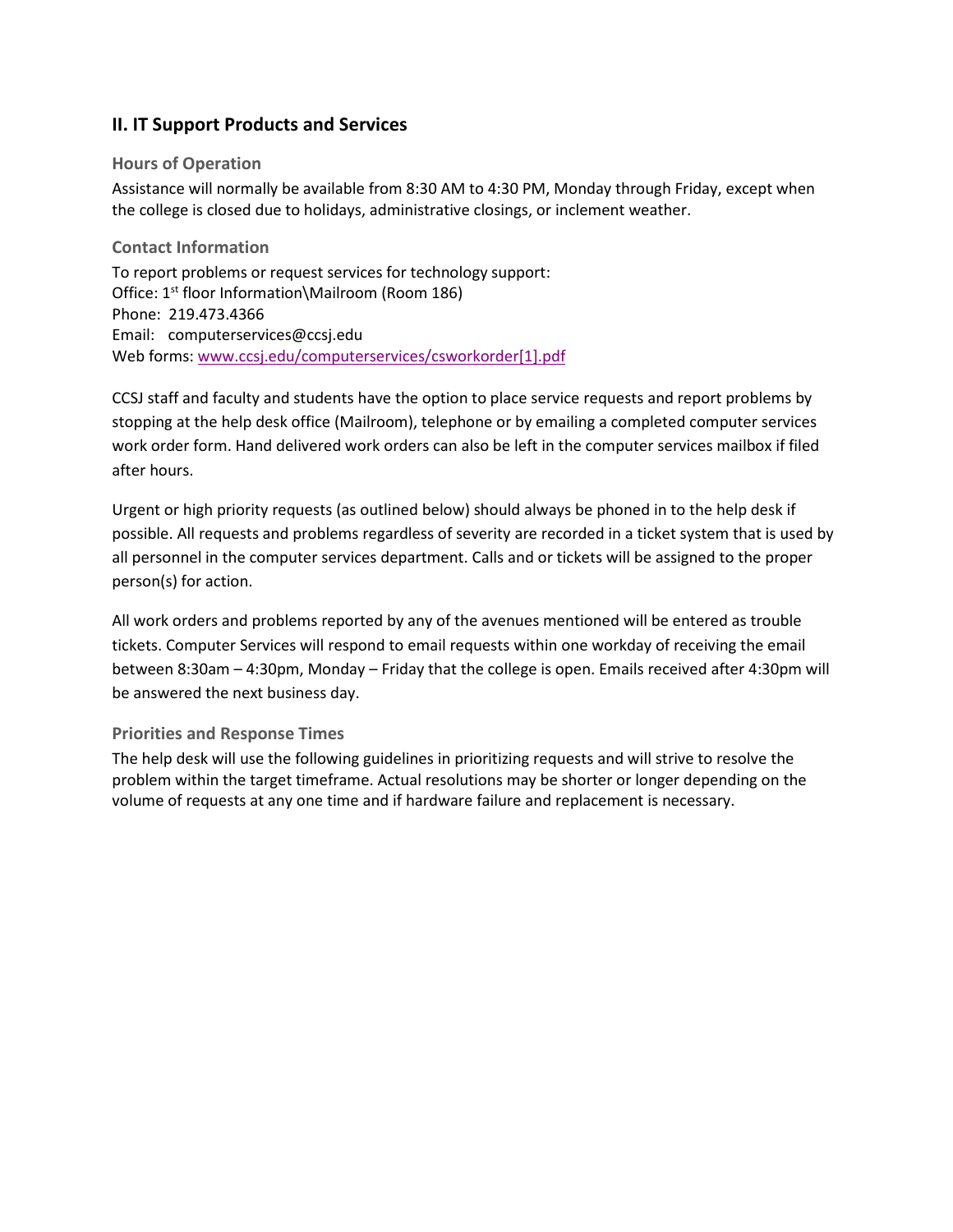| <b>Priority</b> | <b>Criteria</b>                                                                                                                                                                                                                                                                  | <b>Response Time</b>     | <b>Completion Time</b>   |
|-----------------|----------------------------------------------------------------------------------------------------------------------------------------------------------------------------------------------------------------------------------------------------------------------------------|--------------------------|--------------------------|
| Urgent          | Problem is mission critical and there is no<br>workaround available.<br>Examples: E-Mail services are not functional;<br>network is not available; classroom<br>computing technology is not functioning<br>pending a class.                                                      | Within 4 hours           | End of day               |
| High            | No workaround to problem available.<br>Example: Computer with critical data won't<br>boot; hardware error caused deletion of<br>departmental share data                                                                                                                          | Within 4 hours           | Within 1 working<br>day  |
| Medium          | Workarounds available.<br>Example: Can't check e-mail from one<br>computer, but could use WebMail from<br>another computer. Machine performance<br>issues. Network permission changes and or<br>additions.                                                                       | Within 1 working day     | Within 3 working<br>days |
| Low             | No effect on productivity, or unsupported<br>software.<br>A service request that does not require<br>immediate attention or involves long range<br>planning.<br>Examples: Hardware requests. Software<br>updates                                                                 | Within 3 working<br>days | Within 5 working<br>days |
| Special         | The request falls outside the scope of<br>routine requests or requires additional<br>research and/or testing.<br>Example: A supported software package<br>requires modification to suit our needs.<br>Example: Set up the campus management<br>system to accept online payments. | Within 3 working<br>days | Variable/Arranged        |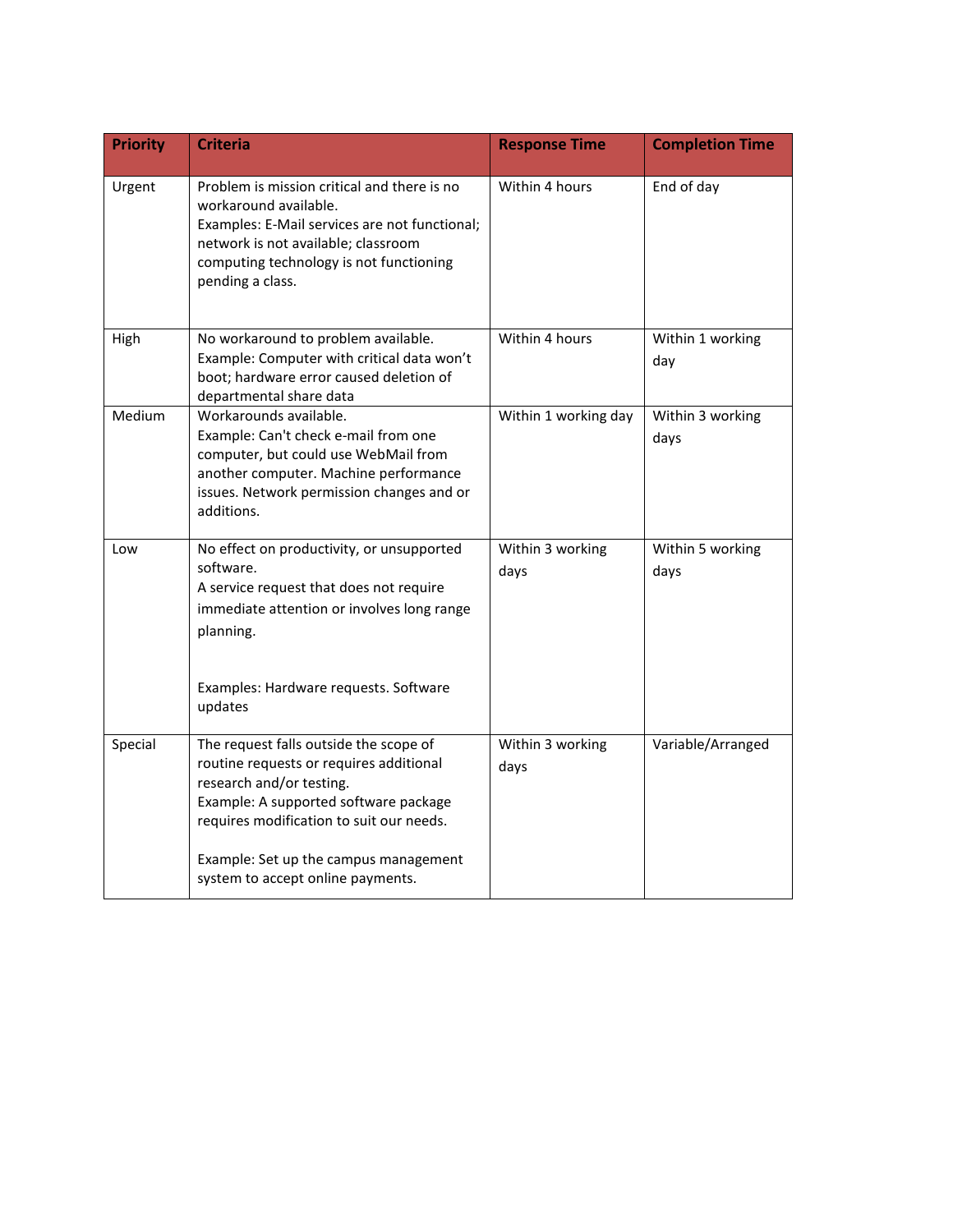## <span id="page-3-0"></span>**Hardware Supported**

The Computer Services department will provide support for standardized, campus-wide hardware. See (Link) for a list of supported hardware. Support is provided for CCSJ owned printers and scanners connected to office computers. Limited support will be provided for networked copiers that are maintained by an external vendor. This limited support includes establishing a connection from office computers to a specific copier for printing capabilities as well as programming copiers to utilize "scan to email" and "scan to network" features. The CCSJ help desk will not perform hardware maintenance on networked copiers.

All new computer hardware purchased by the College is to be installed by Computer Services. Computers 4 years old or older will be evaluated by Computer Services and recommended for upgrades or replacement when deemed necessary.

Help desk personnel cannot assist in setting up smart phones for accessing CCSJ email or wireless networks but will provide instructions for setting up these services. See (Link) for more information.

#### Data Migration for New, Recycled or Reformatted Computers

Computer Services will back up user profile data i.e. anything saved in "My Documents". Personal files that are not stored in the default user profile path will need to be backed up by the computer user to an external source such as a thumb drive.

<span id="page-3-1"></span>**Software Supported**

# *Operating Systems*

Windows 7

## *Applications*

Computer Services will install, troubleshoot and provide general support for the following software packages on CCSJ owned computers. Note: General support includes troubleshooting application errors or failures and does not include training on how to utilize the various functions of the following programs.

Adobe Master Collection Empower IBM SPSS Microsoft Dynamics\Business Portal Microsoft Internet Explorer Google Chrome Mozilla Firefox Microsoft Office 2013 Netsupport Papervision Capture Symantec Endpoint Protection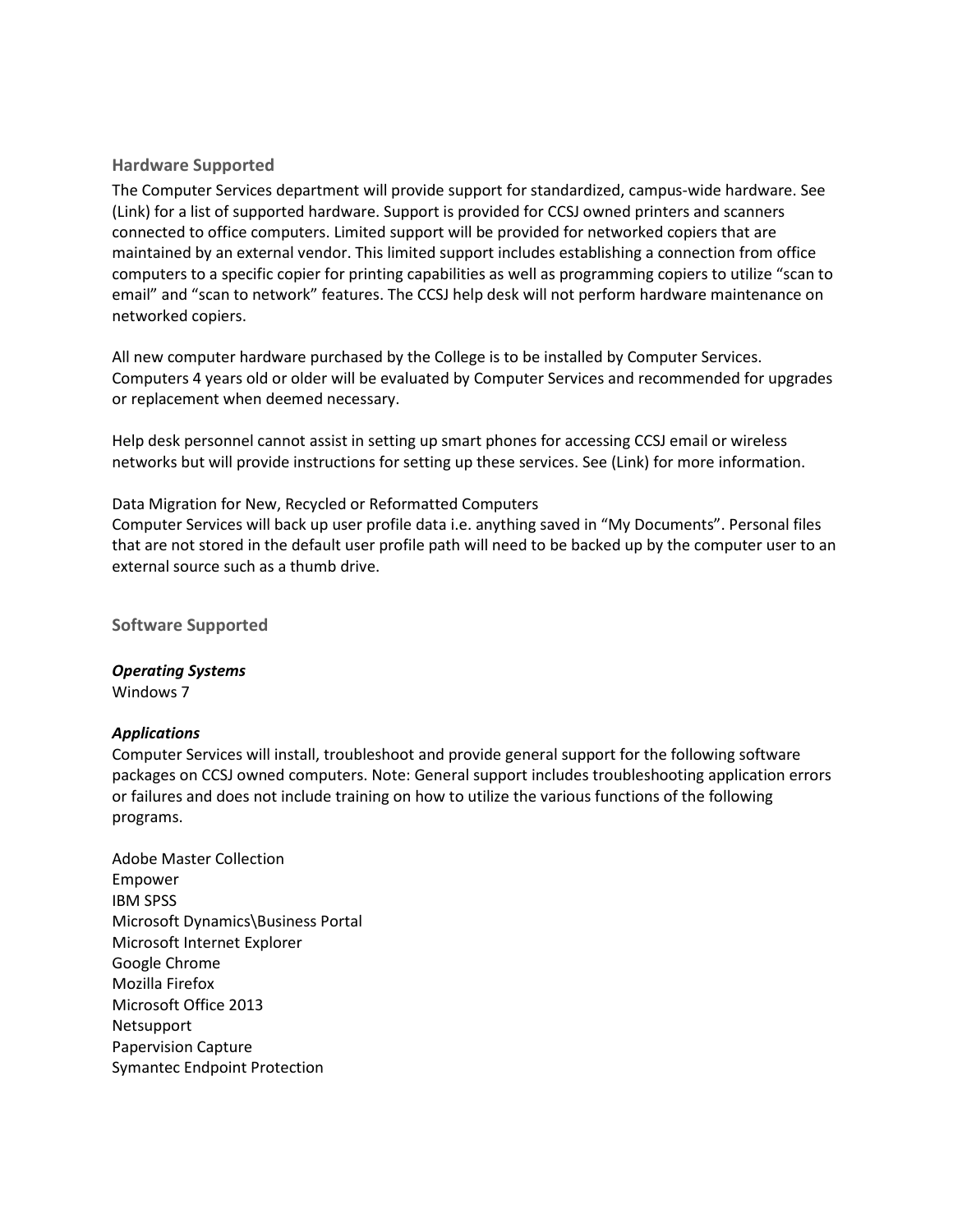# <span id="page-4-0"></span>**Services Supported**

The Computer Services department maintains and supports for all faculty staff and students the following services:

- Internet Access
- Wireless access
- Account\Password help
- CCSJ email accounts
- Maintenance and or availability of various CCSJ web services:
	- Student Online Services (http://sos.ccsj.edu) Blackboard (http://class.ccsj.edu) Primary website (www.ccsj.edu) Email portal [\(https://mail.ccsj.edu\)](https://mail.ccsj.edu/)

## <span id="page-4-1"></span>**Scheduled Maintenance**

The Computer Services department strives to make all CCSJ systems available with as limited interruption to service as possible; however, ongoing improvements and maintenance is required to continuously provide this level of service and is achieved through a scheduled maintenance window.

Routine maintenance is limited to **Sundays between 12 a.m. and 12 p.m.** Notice of any other emergency maintenance or system outages is provided via the IT website and other communication channels as needed.

## <span id="page-4-2"></span>**Third Party Software**

Requests for installation of third party software must be made to the helpdesk and approved by the Director of Computer Services. This approval process is necessary to ensure that third party software installations will not create conflicts or pose security threats to aforementioned software packages and administrative systems.

<span id="page-4-3"></span>Once approved, the faculty or staff member must have the software media and proof of license. Installing third party software may have an adverse effect on computer performance.

# **III. Support Procedures**

Users who contact the IT Support Desk for technology support need to provide the following information:

- Name, office phone number, location, office hours
- Provide a clear description of the problem

Procedures:

1. Document the request or problem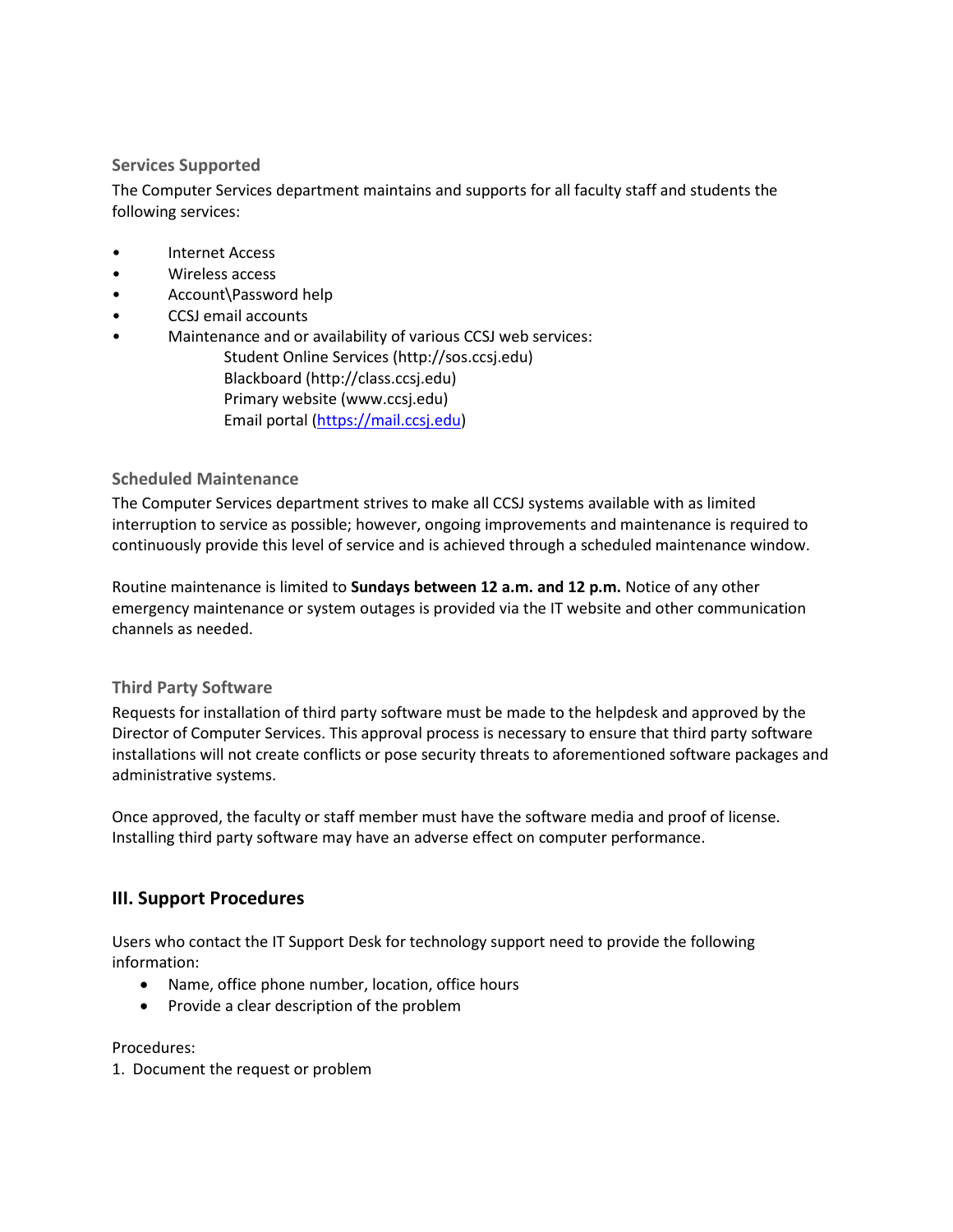- Requests or problems will be captured by telephone (x366), email (computerservices@ccsj.edu), work order or physical visit to the help desk office (Mailroom\room number?). **Note**: Problems will not be recorded in passing or by visiting individual personnel offices.
- 2. Log the call into the help desk management system
	- A trouble ticket is created for all problems and requests from the information provided by the user. Limited troubleshooting will take place during the initial phone call. Follow ups will be done in Step 3.
- 3. Assigning calls
	- All trouble tickets logged into the system will be assigned to the appropriate Computer Services staff member.
	- The Computer Services staff member will contact the user to follow up on the call. Contact will be made via phone call, email or office visit.
- 4. Close the trouble ticket
	- All actions taken to resolve the call will be recorded in the system. After the ticket is successfully resolved the ticket will be closed.

# <span id="page-5-0"></span>**Rights and Responsibilities of Users**

Staff and faculty will be given rights as a "User". If a staff or faculty member needs special software installed or elevated rights as part of their work responsibilities, supervisor approval is required. Once supervisor approval is given and third party software is approved by the Director of Computer services, the user must sign a statement of understanding that they are responsible for proof of license for all software they install.

Everyone utilizing computing services at CCSJ is responsible for reading and adhering to computer use policy (Link to policy)

The following responsibilities are expected of a user:

- Back up critical data to home directory (H: drive) or external sources such as a flash drive or external hard drive.
- Keep passwords secure (i.e. do not give out or keep a written copy)
- Do not install operating system add-ons (screensavers, mouse cursors, search toolbars, antivirus applications, etc.)
- Do not install games (Yahoo, Facebook apps, etc.)

Network shares: Department directors should keep note of which users have access to department network shares. Often access permissions are not kept up to date with personnel changes which may leave access open to users who no longer require it. Upon request, computer services will provide this information to directors and will adjust as directed.